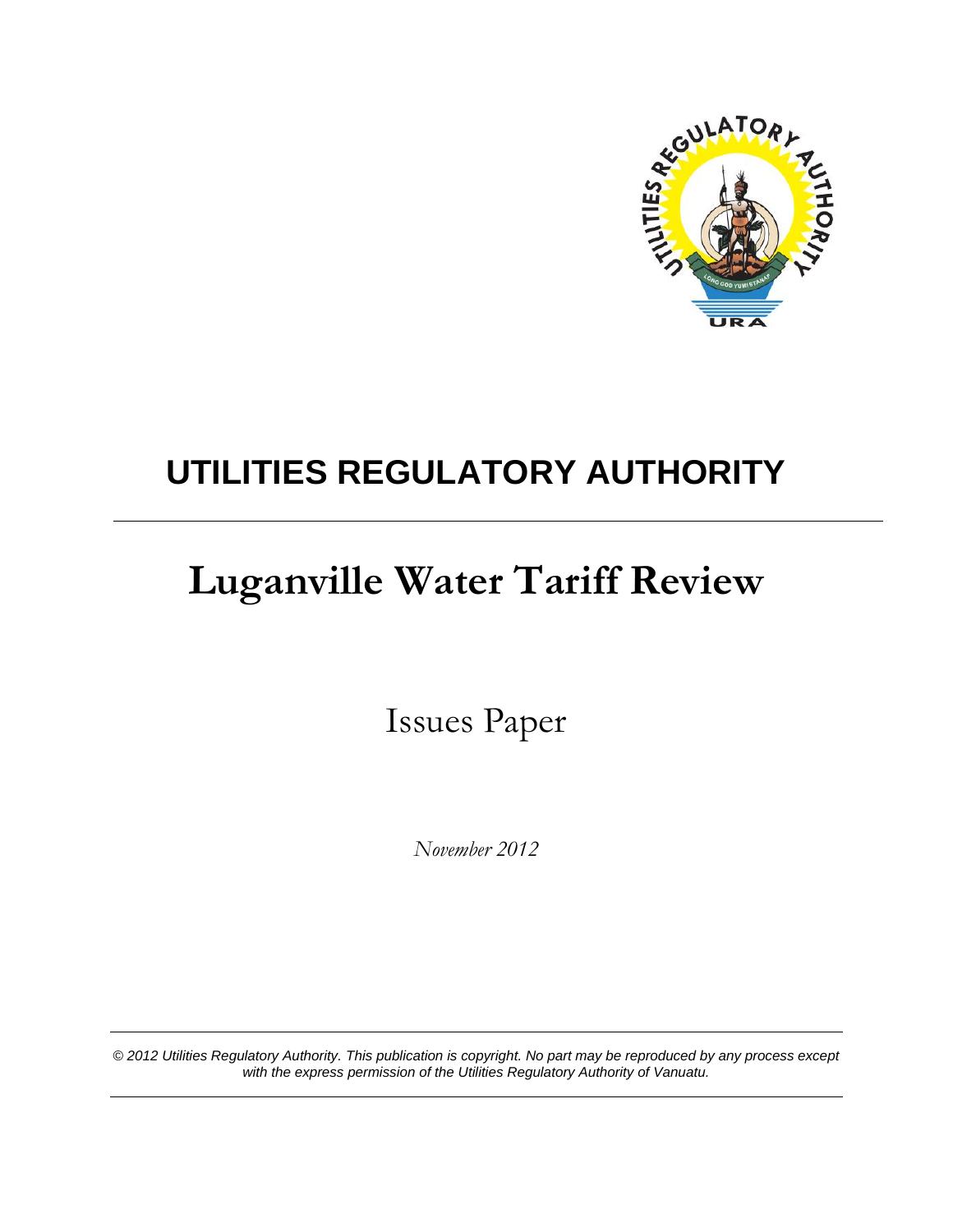# <span id="page-1-0"></span>**Preface**

When performing a tariff review, the key challenge faced by a regulator is to determine what is a "fair" price. One of the stated aims of the Utilities Regulatory Authority is to "promote the long-term interests of consumers", which when applied to pricing raises the following considerations: If the price is set too high, consumers will spend more than they need, and may restrict usage and new connections; if the price is too low, then the industry cannot afford to invest in infrastructure upgrades and maintenance, and the quality of service will deteriorate. How then can the efficient price level be defined that balances the interests of consumers and the industry?

In an open competitive marketplace where customers can freely choose and switch between multiple service providers, a provider that offers a good level of quality at the lowest price will win customers and gain market share. There is a strong incentive to achieve efficiency gains, as reducing costs will provide extra profit which can be reinvested in quality, or can enable further price reductions to win more customers. Over the long term, the most efficient companies will succeed and prices will be at a level no higher than that which allows companies cover the cost of doing business.

Utility industries such as electricity and water tend to be "natural monopolies", meaning that it is not efficient to have more than one network serving a single area. In a monopoly, the competitive pressure to drive down prices does not exist. In order to prevent unfair pricing by utility companies in Vanuatu, utility prices can be set according to tariff reviews by the independent Utilities Regulatory Authority.

The key consideration with any tariff review is the estimation of the efficient pricing level. This paper raises key issues that influence how the Authority will go about investigating that price level.

In order for the public, government and other industry stakeholders to have confidence in the price determination by the Authority, we will conduct this review with the utmost transparency and consult with stakeholders in a proactive way. I strongly urge any parties interested in water services in Luganville to engage with the process and submit responses in an open and considered way.

### Johnson Naviti Matarulapa Marakipule

*Chairperson*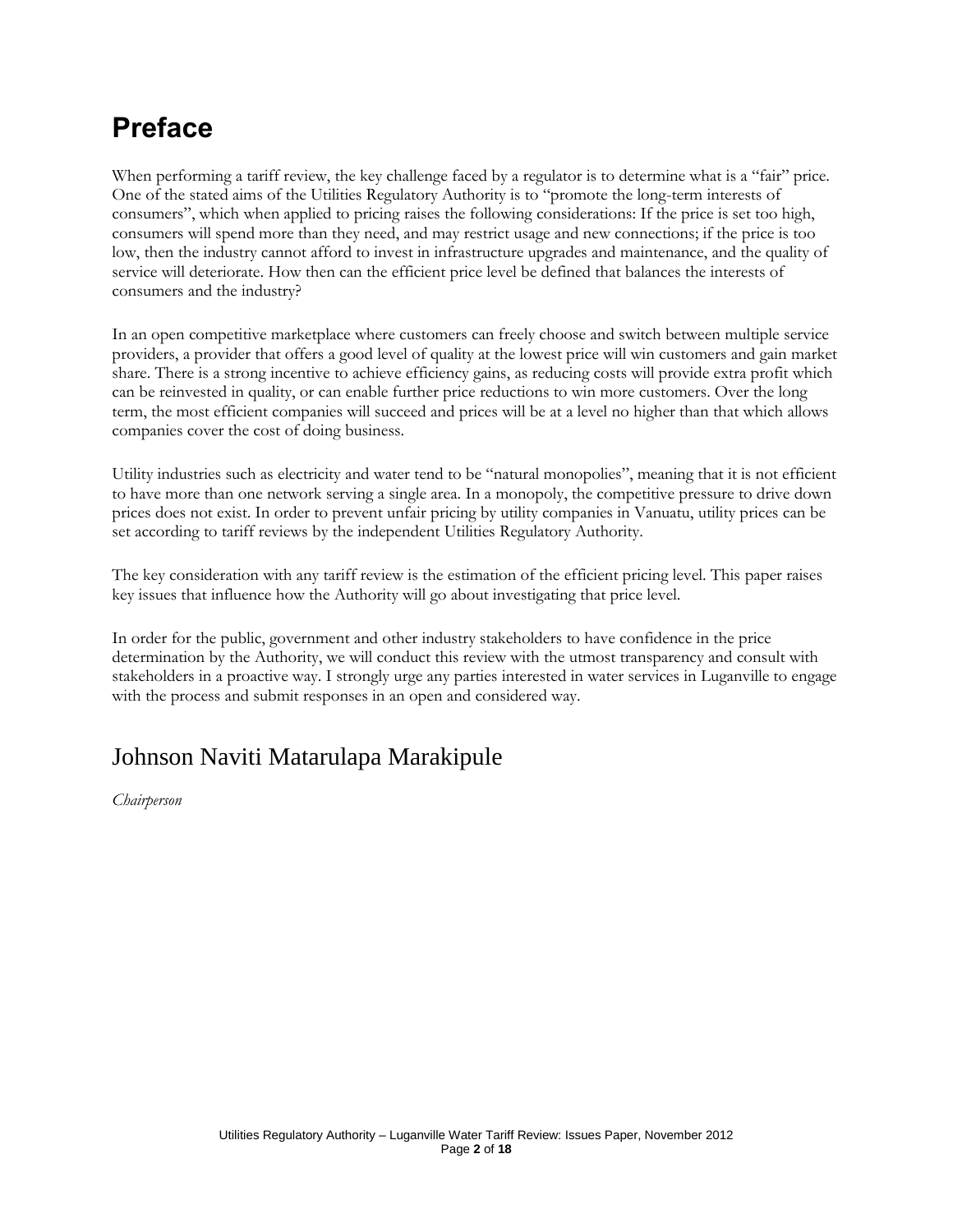# <span id="page-2-0"></span>**Executive Summary**

The Utilities Regulatory Authority is undertaking a tariff review on water services provided by the Public Works Department in Luganville. This paper represents the first stage of the review, explains the overall background and context, and sets out several issues for consideration by all interested stakeholders. Submissions received will inform how the tariff review will be carried out.

Listed below are the questions raised in addressing the key issues identified for stakeholder feedback:

#### Methodology

- *1. What should be the most appropriate tariff setting method that the Authority should consider for the PWD water supply tariff review for Luganville?*
- *2. How should international benchmarking be considered for the purpose of the tariff review to better understand the reasonable cost of service of the utility?*
- *3. Can any stakeholders recommend any international benchmarks that may be relevant to compare to the Luganville water network?*

#### **Quality**

- *4. What are the most relevant quality measures for customers in Luganville?*
- *5. What is the perception of the current level of quality in Luganville?*
- *6. Are customers willing to pay more for higher quality?*
- *7. How should quality be monitored and what sort of penalties should apply?*

#### Demand

- *8. Are there Government policies in place that will encourage the growth of Luganville?*
- *9. How is the Luganville Municipal council addressing rural-urban migration?*
- *10. Are there communities or areas near the grid that could be connected?*
- *11. What are the different needs of different types of water customers in Luganville?*
- *12. Have there been cases of the following in Luganville, and why?*
	- o *Rationing (or self-rationing) of water use during periods of water supply shortages?*
	- o *Emergency bulk transportation of water?*
- **13.** *What are the current levels of water losses in Luganville?*
- *14. Are there any Public Works Department policies to stop water losses through theft and leakage?*
- *15. Are there procedures in accounting for water supplied but not charged for?*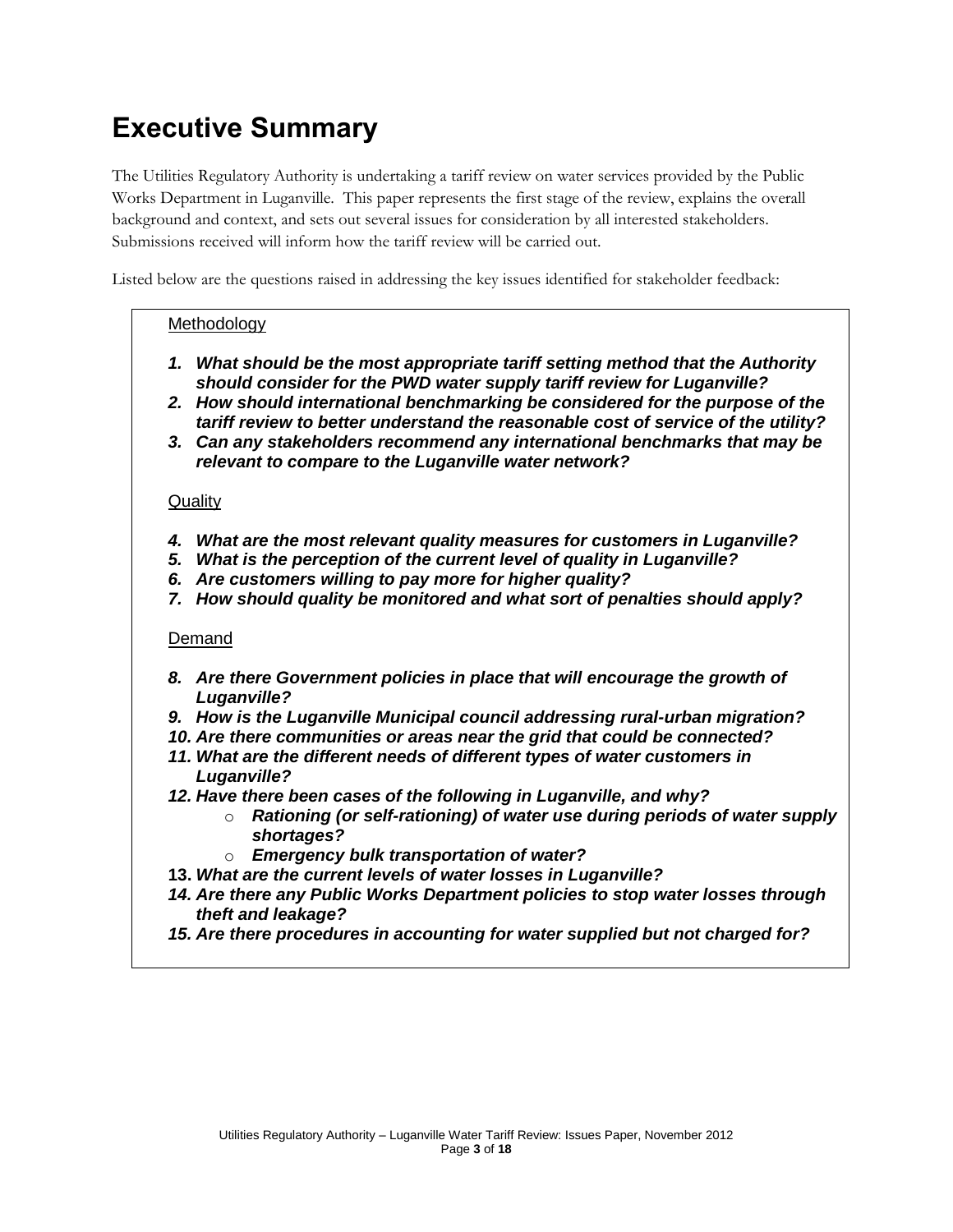#### Infrastructure

- *16. What type of assets and services should be included in an investment plan?*
- *17. How should the Authority ensure compliance to any investment plan?*
- **18.** *How should investments that are financed through aid (or other similar facilities) be dealt with in the tariff review?*
- **19.** *How should the impact of aid-funded projects be considered in the asset base, investment plan, and forecast operating costs?*
- **20.** *How does aid affect the cost of capital in the tariff?*

#### Operating Costs

- *21. Should there be a separate electricity tariff category for the water utility in Luganville?*
- *22. Should the water tariff in Luganville include an adjustment formula that automatically adjusts the tariff to pass through some fluctuations in input costs?*
- *23. What cost components should be included in such an adjustment formula?*
- *24. What kinds of provisions are appropriate for the water operator in Luganville?*
- *25. How should such provisions be managed (e.g. thresholds and recovery mechanism)?*

#### **Ownership**

- *26. How can the information gathered in the tariff review be used in a budget submission by the PWD?*
- *27. At what point in the Government budgeting process should a new tariff come into effect?*
- *28. Is the Government considering changes to the budgeting process for water services in Luganville?*
- *29. Is the government considering tendering a contract for a private operator to provide water services in Luganville?*

It is important that all stakeholders are aware and able to comment on these issues from the start of the tariff review process. All comments and submissions in response to this paper will be collected and will inform all subsequent steps of the tariff review.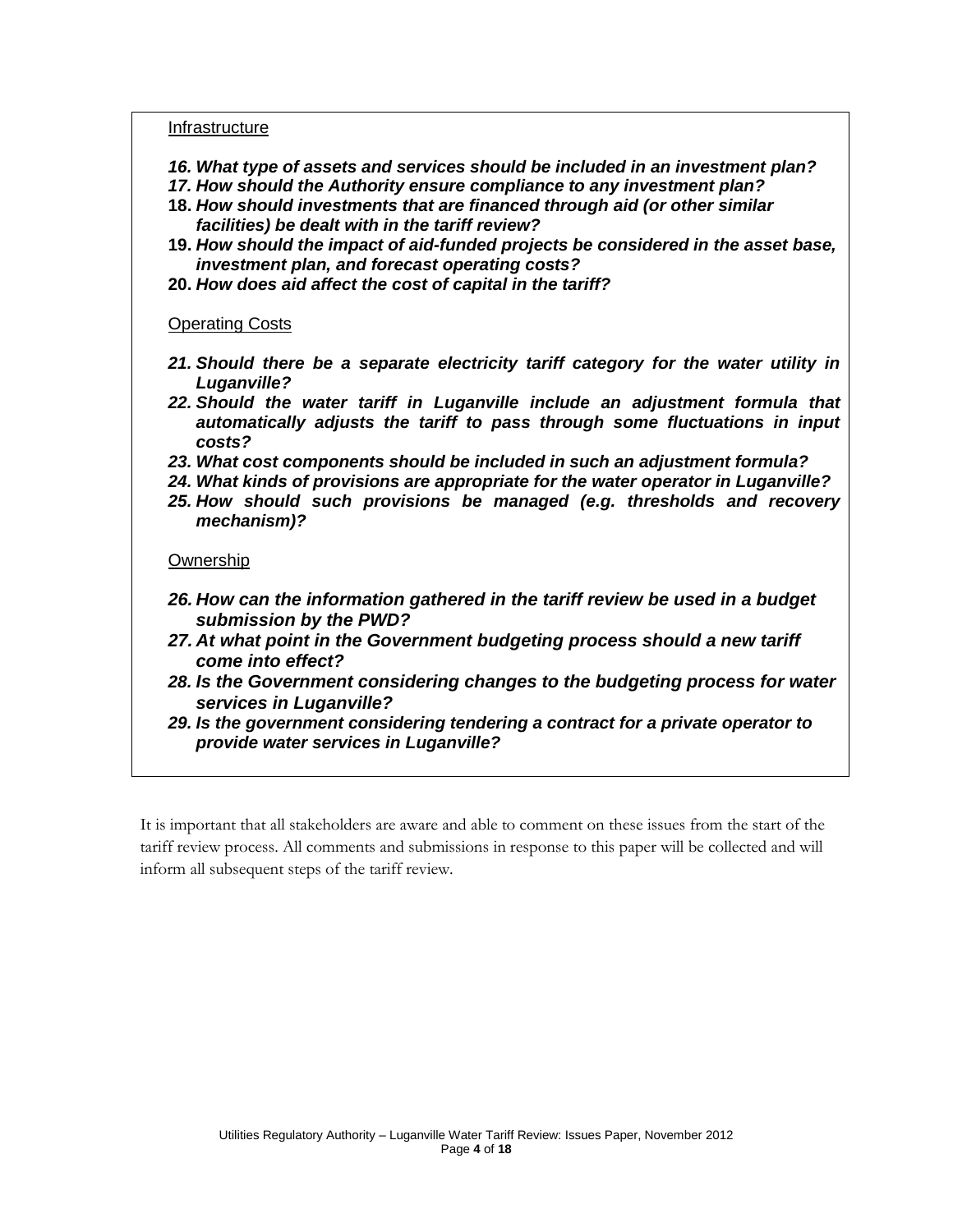# <span id="page-4-0"></span>**How to respond to this paper**

All stakeholders including the Government, the Public Works Department, existing customers and other members of the public are invited to comment on the issues raised in this paper. Responses and information received will be considered in the formalisation of the Authority's Framework Paper.

The Authority will be seeking responses as part of its public consultation process which will include visits to stakeholders and an outreach to communities. In addition to these public consultations, stakeholders can file submissions directly with the Authority.

Submissions can be made until **7 December 2012**

| and can be made in person at the                 |  |  |  |
|--------------------------------------------------|--|--|--|
| Office of the Utilities Regulatory Authority     |  |  |  |
| in the VNPF Building in Port Vila                |  |  |  |
| on the Ground Floor                              |  |  |  |
| mailed to                                        |  |  |  |
| Luganville Water Tariff Review                   |  |  |  |
| Utilities Regulatory Authority                   |  |  |  |
| P.M.B 9093                                       |  |  |  |
| Port Vila, Vanuatu                               |  |  |  |
| emailed to                                       |  |  |  |
| Maureen Malas                                    |  |  |  |
| Project Manager - Luganville Water Tariff Review |  |  |  |
| Utilities Regulatory Authority                   |  |  |  |
| mmalas@ura.gov.vu                                |  |  |  |
| or called in by telephone to the                 |  |  |  |
| Utilities Regulatory Authority at                |  |  |  |
| $+67823335$                                      |  |  |  |
|                                                  |  |  |  |

Submissions will be made available on the Authority's website in accordance with the Authority's submission policy. Any material that is confidential should be clearly marked as such.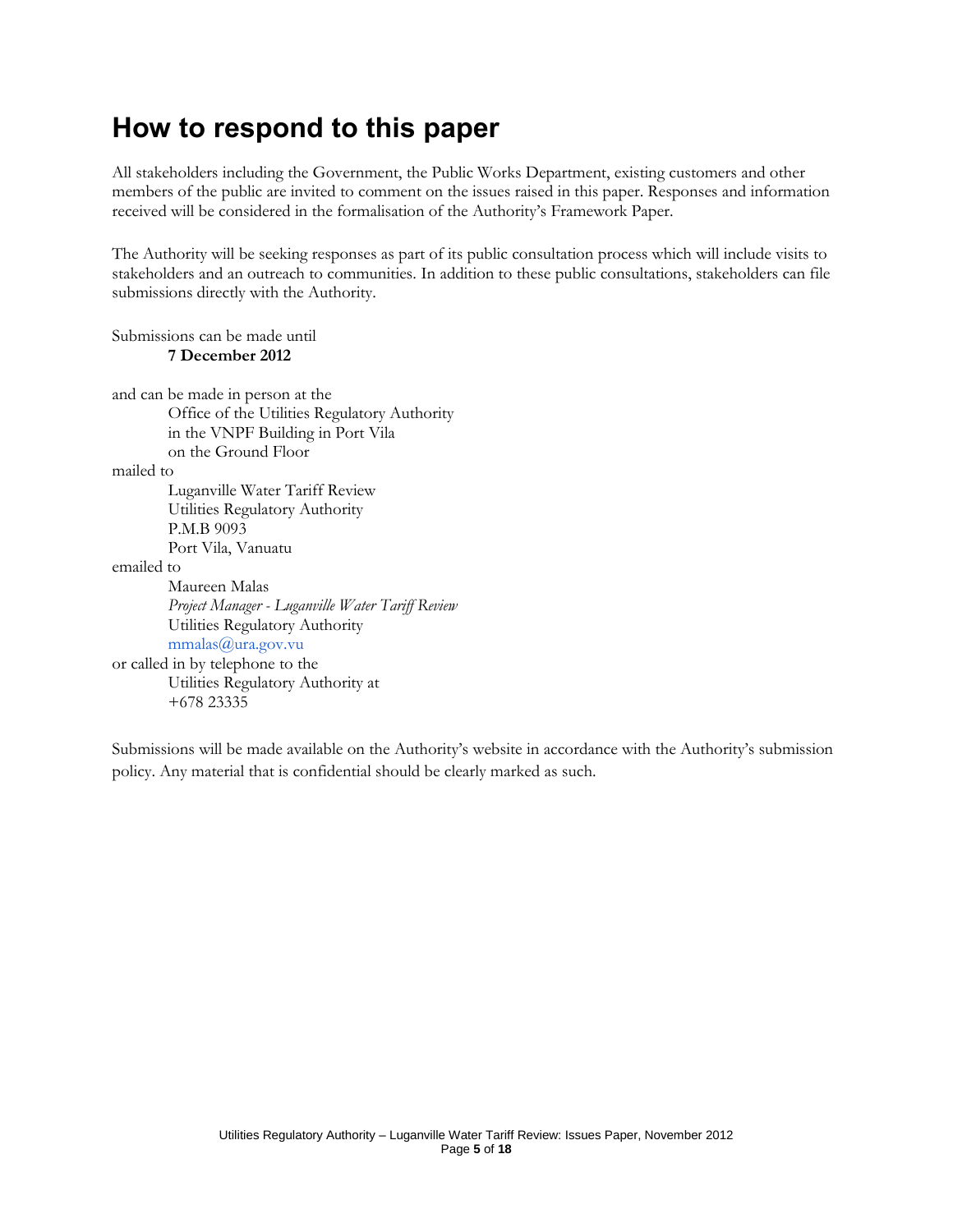### **Table of Contents**

| $1 \quad$ |  |  |  |  |
|-----------|--|--|--|--|
| 1.1       |  |  |  |  |
| 1.2       |  |  |  |  |
| 1.3       |  |  |  |  |
| 1.4       |  |  |  |  |
| 1.5       |  |  |  |  |
| 1.6       |  |  |  |  |
| 1.7       |  |  |  |  |
| 2.        |  |  |  |  |
| 2.1       |  |  |  |  |
| 2.2       |  |  |  |  |
| 2.3       |  |  |  |  |
| 2.4       |  |  |  |  |
| 3.        |  |  |  |  |
| 3.1       |  |  |  |  |
| 3.1.1     |  |  |  |  |
| 3.1.2     |  |  |  |  |
| 3.2       |  |  |  |  |
| 3.3       |  |  |  |  |
| 3.3.1     |  |  |  |  |
| 3.3.2     |  |  |  |  |
| 3.3.3     |  |  |  |  |
| 3.4       |  |  |  |  |
| 3.5       |  |  |  |  |
| 3.5.1     |  |  |  |  |
|           |  |  |  |  |
| 3.5.3     |  |  |  |  |
| 3.6       |  |  |  |  |
| 3.6.1     |  |  |  |  |
| 3.6.2     |  |  |  |  |
|           |  |  |  |  |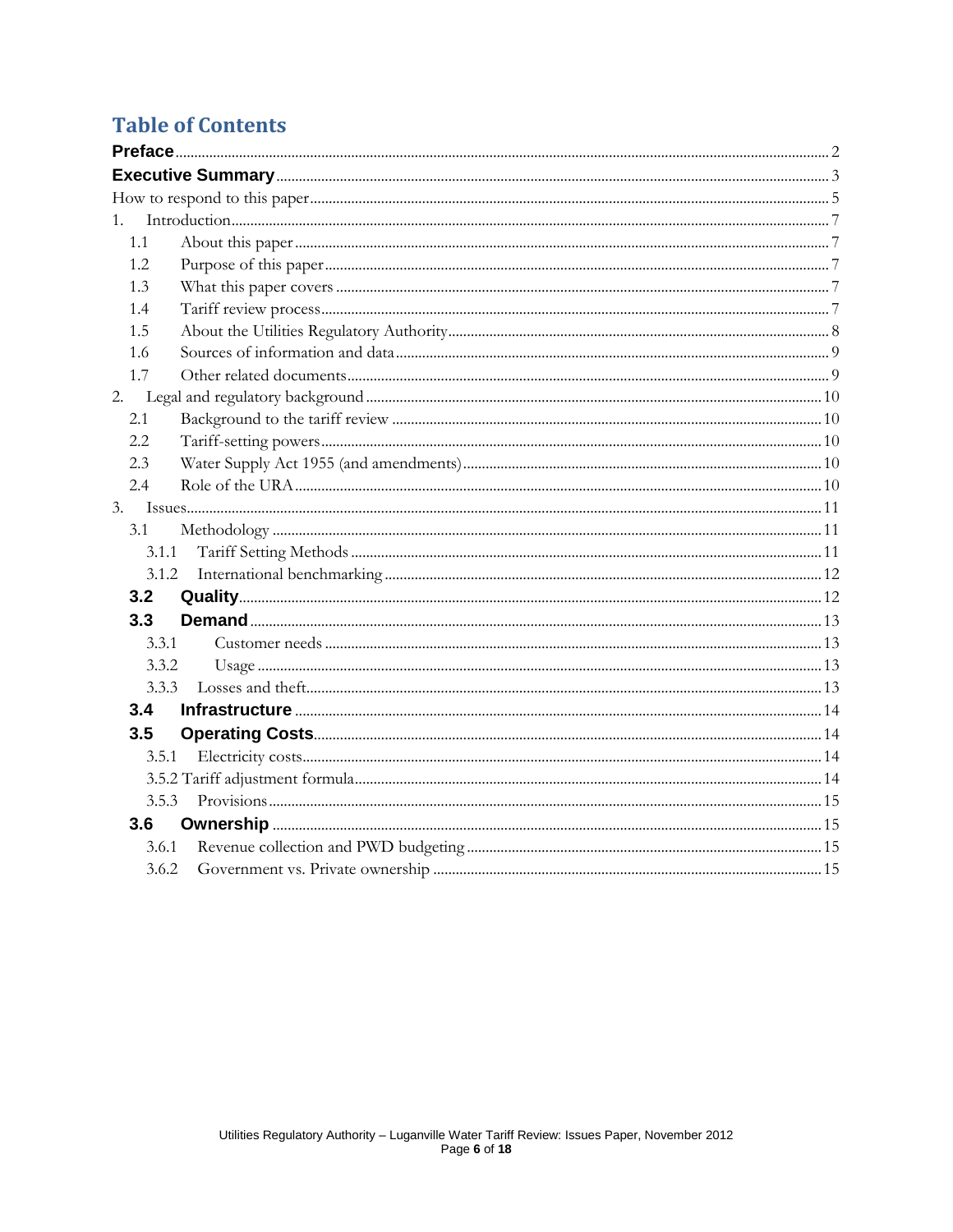## <span id="page-6-0"></span>**1. Introduction**

### <span id="page-6-1"></span>**1.1 About this paper**

This report is the first stage of the tariff review of water services in Luganville. It sets out the legal and regulatory context of the tariff review, and raises several issues that are relevant to the way in which the Authority will conduct the review. All interested parties are invited to submit comments on these and any other issues to the Authority, in order to inform the ongoing tariff review process.

### <span id="page-6-2"></span>**1.2 Purpose of this paper**

The aim of this paper is to explain the context of the tariff review and to invite comments from stakeholders on some key issues that will impact how the tariff review will be carried out. It is important that all stakeholders are aware and able to comment on these issues from the start of the tariff review process. All comments and submissions in response to this paper will be collected and will inform all subsequent steps of the tariff review.

### <span id="page-6-3"></span>**1.3 What this paper covers**

This paper is structured into the following sections:

- Chapter 2, 'Regulatory and Legal Background', explains the relevant legislation and regulations that impact the tariff review, as well as providing a description of the tariff review process.
- Chapter 3, 'Issues', lays out a number of issues that will affect the tariff review process and invites comments and feedback from stakeholders.
- Chapter 4, 'Consultation Process', describes the consultation process that will be undertaken to facilitate stakeholder engagement with this paper.

### <span id="page-6-4"></span>**1.4 Tariff review process**

The process of the tariff review is designed to ensure that stakeholders are able to contribute at each stage of the review process. The different stages indicative timings of the tariff review process are:

| Stage                                                                                       | Description                                                                                                         | Indicative<br>publication date |
|---------------------------------------------------------------------------------------------|---------------------------------------------------------------------------------------------------------------------|--------------------------------|
| Issues paper                                                                                | Stakeholders are invited to comment on issues that have an impact<br>on the method and process of the tariff review | 8 November 2012                |
| Framework<br>paper                                                                          | Stakeholders are invited to comment on the detailed tariff-setting<br>methodology and process                       | 21 December 2012               |
| Tariff<br>application                                                                       | Stakeholders are invited to comment on the application for a tariff<br>from the Public Works Department.            | 21 December 2012               |
| Draft decision<br>Stakeholders are invited to comment on the Authority's tariff<br>decision |                                                                                                                     | 1 February 2013                |
| Final decision                                                                              | Stakeholders are informed of the Authority's final tariff decision                                                  | 1 April 2013                   |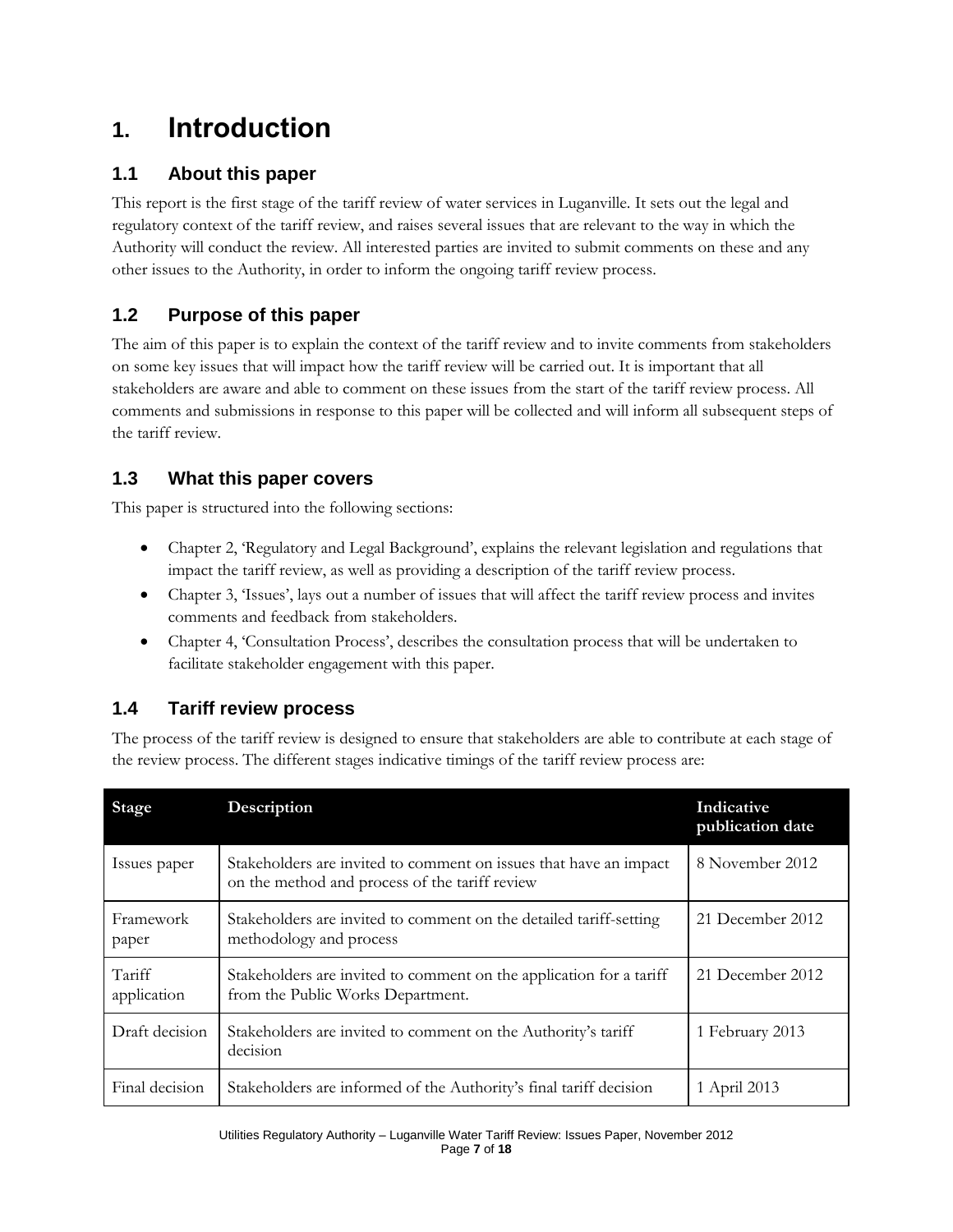After the final decision has been published, the new tariff will take effect once it has been gazetted, following approval from the relevant Minister.

#### <span id="page-7-0"></span>**1.5 About the Utilities Regulatory Authority**

The Utilities Regulatory Authority was established on the 11 February 2008 under the *Utilities Regulatory Authority Act No 11 of 20*07 (the URA Act). The URA Act established the Authority as an independent economic regulator for pricing, access, standards and monitoring of concession agreements. The regulated services defined in the URA Act are the supply of electricity or water services.

The Authority provides continued and expanded support to the Vanuatu Government's microeconomic reform program. This program was designed to improve the efficiency and competitiveness of Vanuatu's economy through the reform of the electricity, water and other current and former government business enterprises.

The Government perceived the establishment of an independent regulatory body as necessary to ensure that the benefits of the industry structuring and concession arrangements were passed on to household, commercial and industrial customers.

The primary objective of the Authority is to 'improve access to electricity and water services and to protect the long-term interests of Vanuatu's consumers with regards to the price, quality and reliability of electricity and water services.'

This objective is central to the framework of economic regulation that facilitates the efficiency and financial viability of regulated utilities, prevents misuse of monopoly power and ensures that customers benefit from quality improvements and efficiency gains over the longer term.

The functions of the Authority, as expressed in the URA Act under which it is constituted, are:

- to exercise the functions and powers conferred by the URA Act or by any other Act in furtherance of the purpose of the Act;
- to provide advice, reports and recommendations to the Government relating to utilities;
- to inform the public of matters relating to utilities;
- to assist consumers to resolve grievances;
- to investigate and act upon offences under the URA Act ;
- to advise the Minister on any other matter referred to the Authority by the Minister; and
- to administer and monitor compliance of Concession Agreements under the URA Act.

In accordance with its Charter of Consultation and Regulatory Practice the Authority aims to be:

- independent, balanced and fair by ensuring its advice does not reflect undue influences and is consistent with its statutory objectives; and
- open and transparent by publishing its findings and conclusions.

Section 18 of the URA Act grants the Authority the power to determine the maximum price which may be charged in relation to any aspect of a regulated service in any place.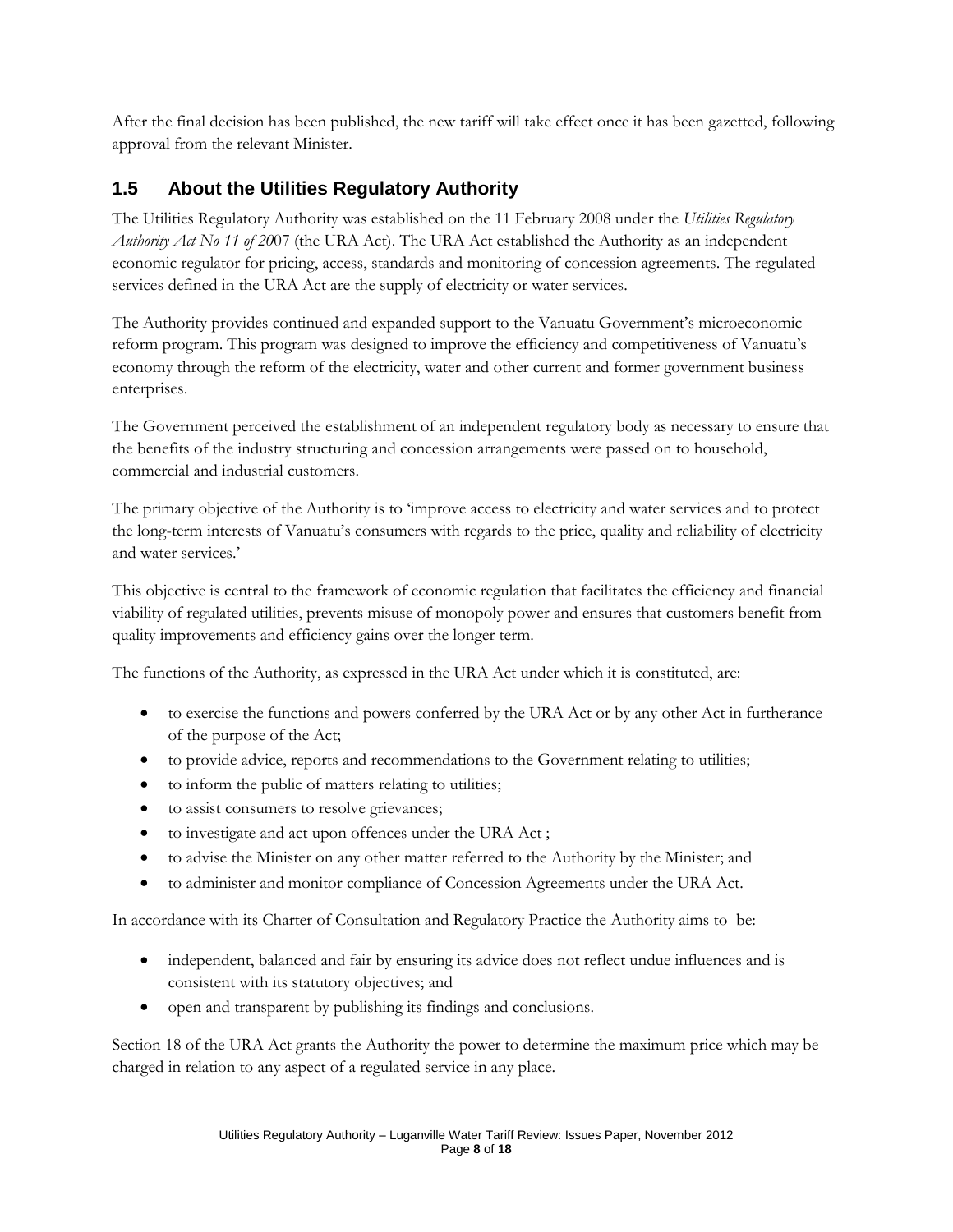#### <span id="page-8-0"></span>**1.6 Sources of information and data**

All sources of external information and data quoted in this paper are provided in subscript or footnotes. All other information originates from the Authority.

#### <span id="page-8-1"></span>**1.7 Other related documents**

Readers of this report may also find it useful to review the following reports and documents:

- Utilities Regulatory Authority Annual Report 2011
- Utilities Regulatory Authority Act No. 11 of 2007 and Amendment (2010)
- Water Supply Act 1955 and Amendments
- Public Health Act 1994
- Ministry of Infrastructure and Public Utilities 2011 Annual Report
- National Water Strategy 2008-2018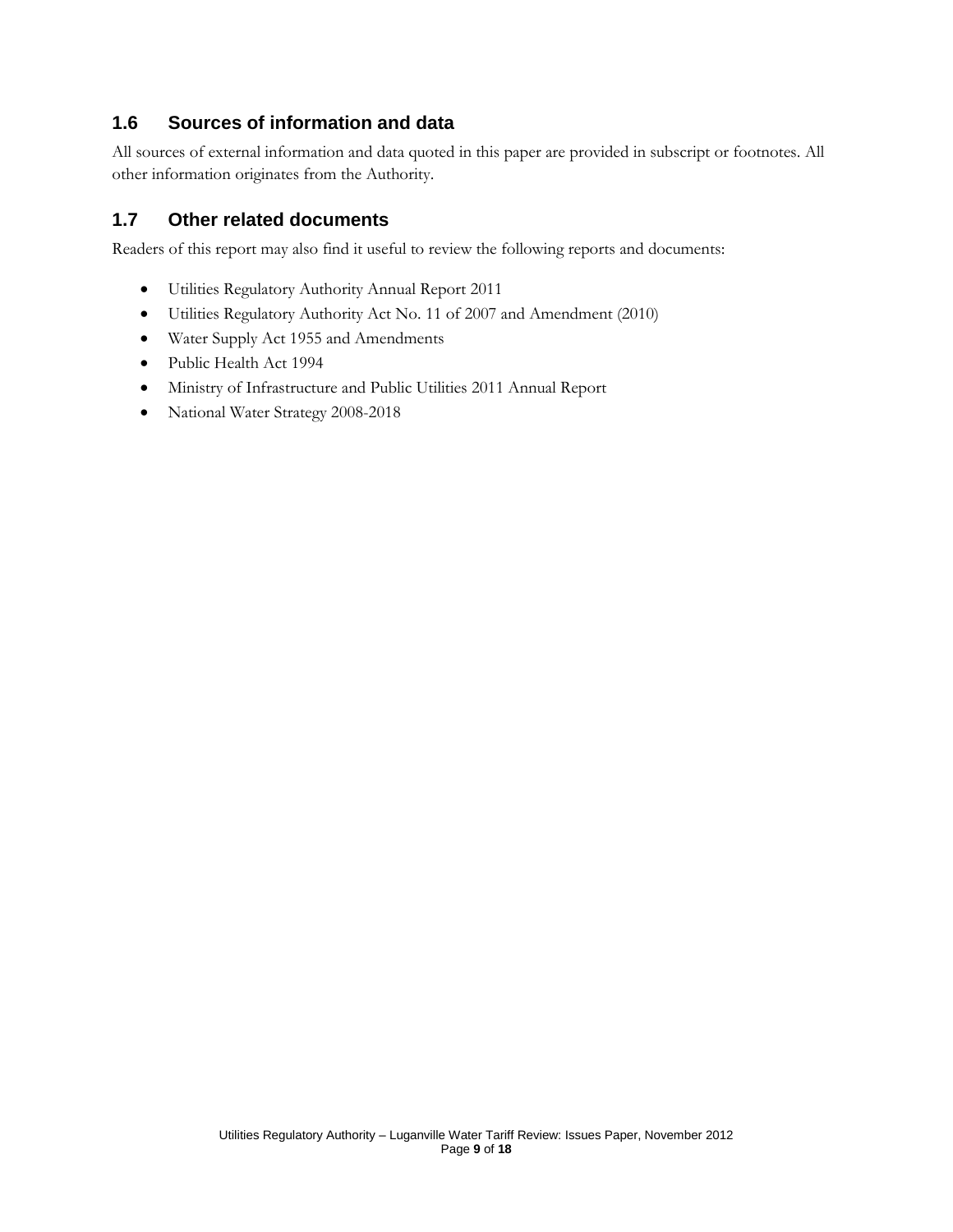# <span id="page-9-0"></span>**2. Legal and regulatory background**

### <span id="page-9-1"></span>**2.1 Background to the tariff review**

Mains water supply in Luganville is provided by the Public Works Department (PWD), which is part of the Ministry of Infrastructure and Public Utilities (MIPU). In a letter dated 21 September 2012, the Director General of MIPU requested that the Authority undertake a review of water tariffs in Luganville.

### <span id="page-9-2"></span>**2.2 Tariff-setting powers**

The power to set the price of water services is defined in Section 11 of the Water Supply Act 1955 (Water Supply Act). The Utilities Regulatory Authority Act No 11 of 2007 (the URA Act) assigns this power to the Authority, upon receiving written approval of the relevant Minister.

### <span id="page-9-3"></span>**2.3 Water Supply Act 1955 (and amendments)**

The Water Supply Act sets out the rules for connections to the public water supply, Government regulations for the supply of water, and the maintenance and protection of the water supply undertaking.

Section 11 of the Water Supply Act states that "the charges in respect of water supplied by pipe to a consumer's premises shall be prescribed by Order made by the Minister".

The current set of fees and charges for customers in Luganville are:

| Deposit fee                             | VUV 5,000        |
|-----------------------------------------|------------------|
| Price per cubic metre                   | <b>VUV 52</b>    |
| Water supplied to ships per cubic metre | <b>VUV 65</b>    |
| Reconnection fee                        | <b>VUV 3,000</b> |

#### <span id="page-9-4"></span>**2.4 Role of the URA**

The *Utilities Regulatory Authority Act Number 11 of 2007* (the URA Act) establishes the Utilities Regulatory Authority (the Authority) of Vanuatu. The Authority is a body corporate with perpetual succession, acting independently from the Government.

The URA Act empowers the Authority to regulate certain utilities, in particular, the provision of electricity and water services in Vanuatu. Section 18 of the URA Act states that "the Authority may determine the maximum price which may be charged in relation to any aspect of a regulated service in any place". Regulated services are defined as "the supply of electricity or water to a consumer and includes all processes leading up to that supply". As PWD supplies water to consumers in Luganville, PWD is defined as a utility providing a regulated service, and is therefore subject to regulation by the Authority. The powers of the Minister defined in Section 11 of the Water Supply Act are assigned to the Authority, and can be exercised following written approval from the relevant minister.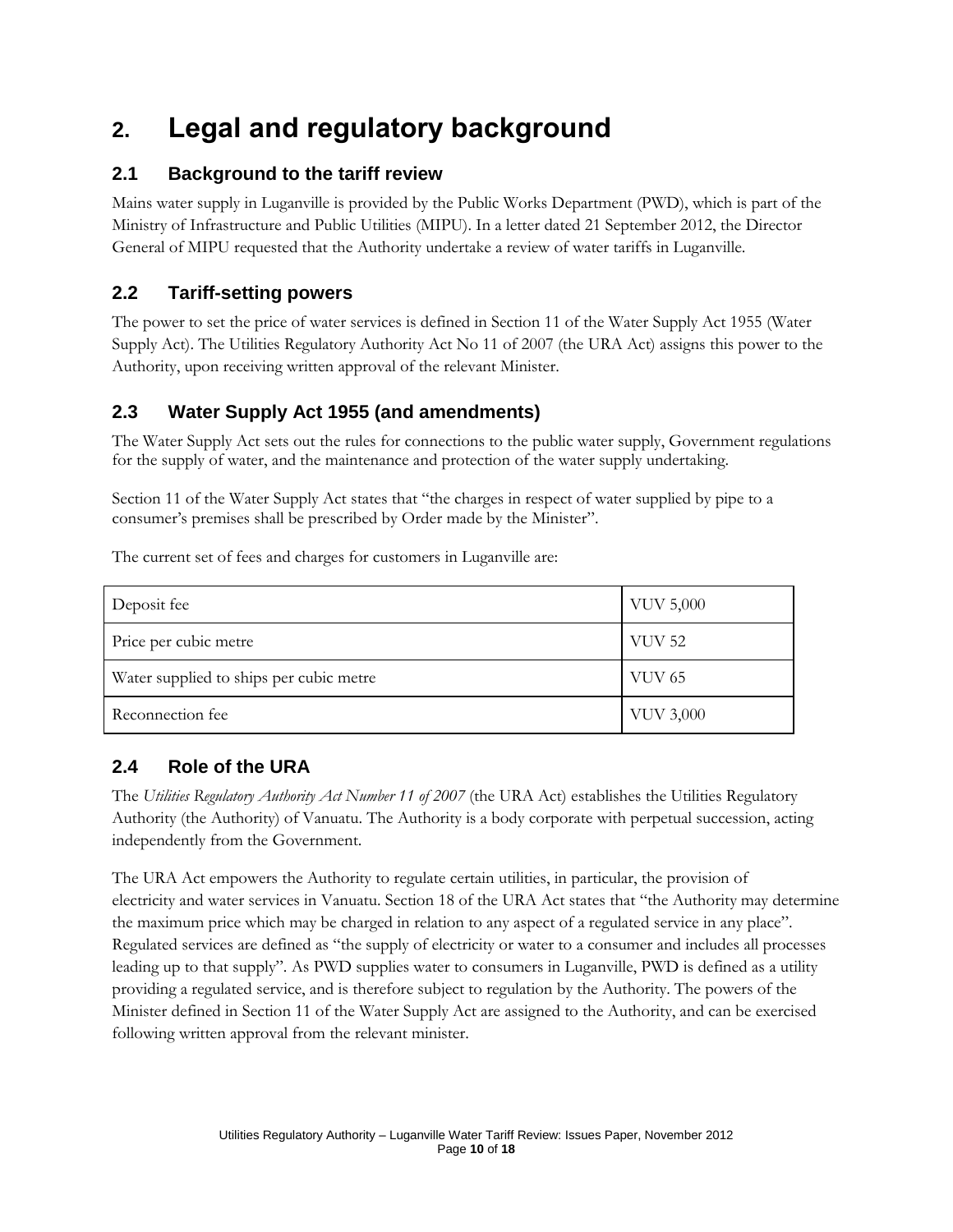### <span id="page-10-0"></span>**3. Issues**

The purpose of this chapter is to raise several issues that will have an impact on how the tariff review will be performed. These issues are grouped under general headings with specific issues described separately. In addition to the specific questions raised in this paper, the Authority invites stakeholders to provide any comments or raise any other issues or questions relevant to the tariff review of water services in Luganville.

#### <span id="page-10-1"></span>**3.1 Methodology**

The tariff-setting methodology is the way in which the Authority will calculate the appropriate price for the regulated service. An effective methodology should ensure that the fees consumers are charged allow the utility to make sufficient revenue to operate, make appropriate investments, and that the utility is encouraged to reduce costs without compromising service quality.

#### <span id="page-10-2"></span>**3.1.1 Tariff Setting Methods**

Neither the URA Act nor the Water Supply Act define any methodology as to how the charges or tariffs are to be calculated. Therefore, the Authority will set the methodology based on consistent principles and without precedence and in accordance to the requirements of this review.

The Authority has identified two types of tariff setting methodologies that may be considered for the review.

- 1. **Estimate reasonable cost of service method.** In this methodology, the Authority must estimate a reasonable cost of providing the service at a certain level of quality, and then set tariffs at a level which allow the utility to recover the reasonable cost of service. *Pros*
	- Possible where there is no direct comparator set of companies
	- Results in a detailed and transparent view of the cost of service
	- Extensive data set created during the tariff review could be used in a tender process
	- Takes into account future changes in cost of service

*Cons*

- Requires a large number of assumptions and forecasts, which need to be evidence-based
- More resource and labour-intensive for the Authority and regulated entity
- Difficult where there is a lack of data work must be done to justify all assumptions
- 2. **RPI-X method.** In this method the price is changed according to an index that is typically comprised of an inflation measure, I, and a productivity offset, X. This is known as the I - X index. **X**  is set by a relevant authority and **I** is dependent on the country's economic status**.**  *Pros*
	- Simple and easy to implement where it is possible
	- Less reliant on data from the utility.
	- Explicitly ties the price to the inflation level

*Cons*

- Assumes that the current price level is close to the efficient level
- A set of comparator companies is required to perform comparative efficiency analysis in the calculation of X
- More difficult to take specific factors into account that may impact the efficient price level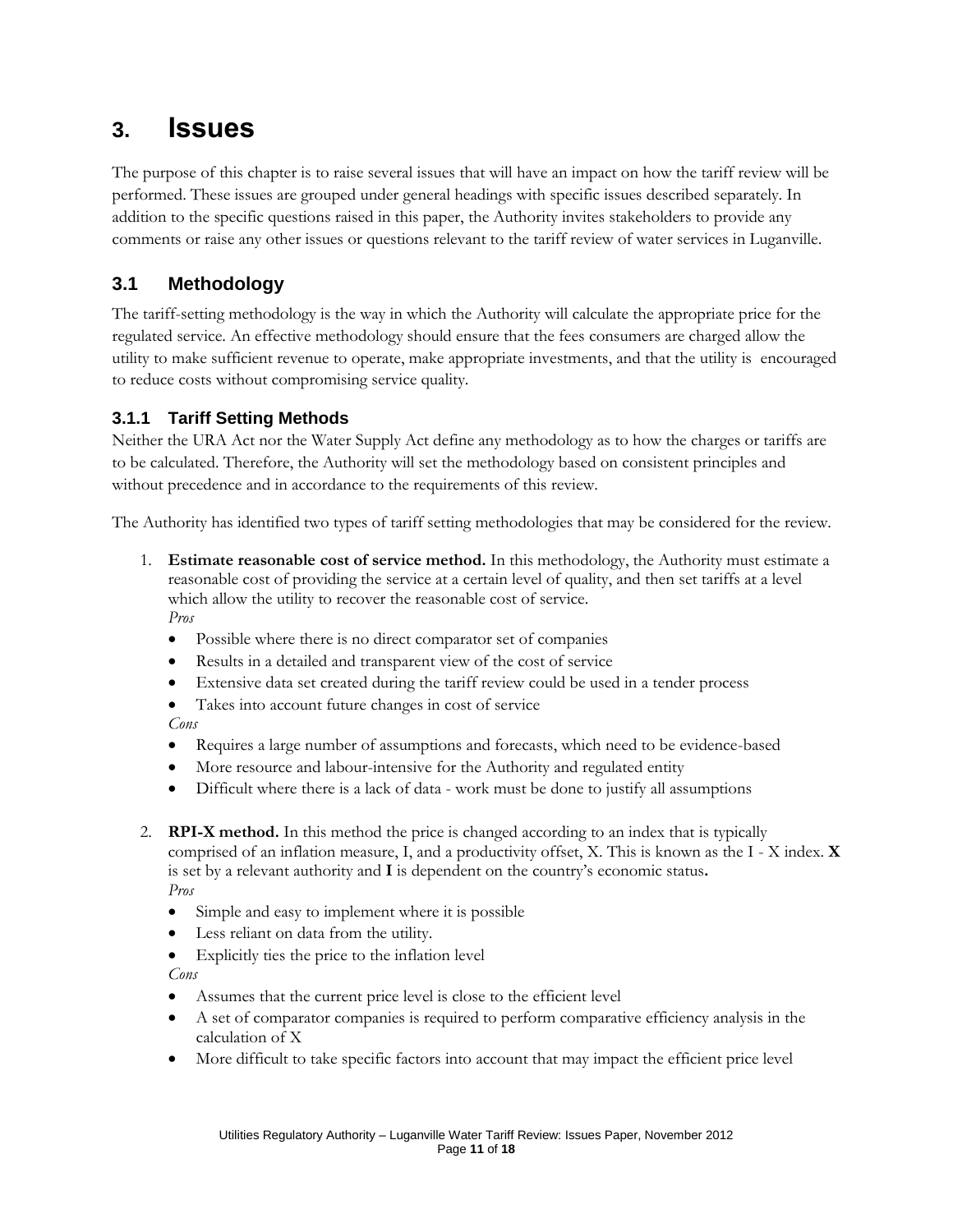#### *1. What should be the most appropriate tariff setting method that the Authority should consider for the PWD water supply tariff review for Luganville?*

#### <span id="page-11-0"></span>**3.1.2 International benchmarking**

International benchmarking may be used to compare the performance of local utilities to that of similar utilities overseas against specific performance indices.This can provide further evidence to inform the estimate of the reasonable cost of service for the utility.

The factors that define how to identify an appropriate international benchmark may include but are not limited to:

- countries of similar geographical properties (e.g. climate, proximity, urban.rural)
- network size in terms of number of customers and infrastructure
- type of entity (government vs. private ownership)
- economic development factors
- types of service and quality levels
- tariff levels

*2. How should international benchmarking be considered for the purpose of the tariff review to better understand the reasonable cost of service of the utility?*

*3. Can any stakeholder recommend any international benchmarks that may be relevant to compare to the Luganville water network?*

### <span id="page-11-1"></span>**3.2 Quality**

Water quality is one of the major contributing components in the tariff setting process for an operating utility. Quality is defined as the quality of the water itself being passed through the network, and also the level of service supplied by an operating water utility. There are three types of quality to be considered in the tariff review: water quality, reliability, and customer service:

- **Water quality**. The common aspects that should be considered when determining water quality are:
	- o Microbial aspects the level of bacteria and other microbes present in the water
	- o Disinfection aspects the level of disinfectant additivs (such as chlorine) in the water
	- o Chemical aspects the level of certain chemicals present in the water (such as those from industrial process, agricultural activities, etc.)
	- o Radiological aspects the level of radioactive substances present in the water
	- o Sensory perception aspects the taste, odour and appearance of the water
- **Reliability**. The reliability of the water supply is defined by the level and consistency of pressure in the system, and the continuity of supply.
- **Customer Service**. The effectiveness of the utility in activities such as billing, responding to queries, customer complaints, etc.
- *4. What are the most relevant quality measures for customers in Luganville?*
- *5. What is the perception of the current level of quality in Luganville?*
- *6. Are customers willing to pay more for higher quality?*
- *7. How should quality be monitored and what sort of penalties should apply?*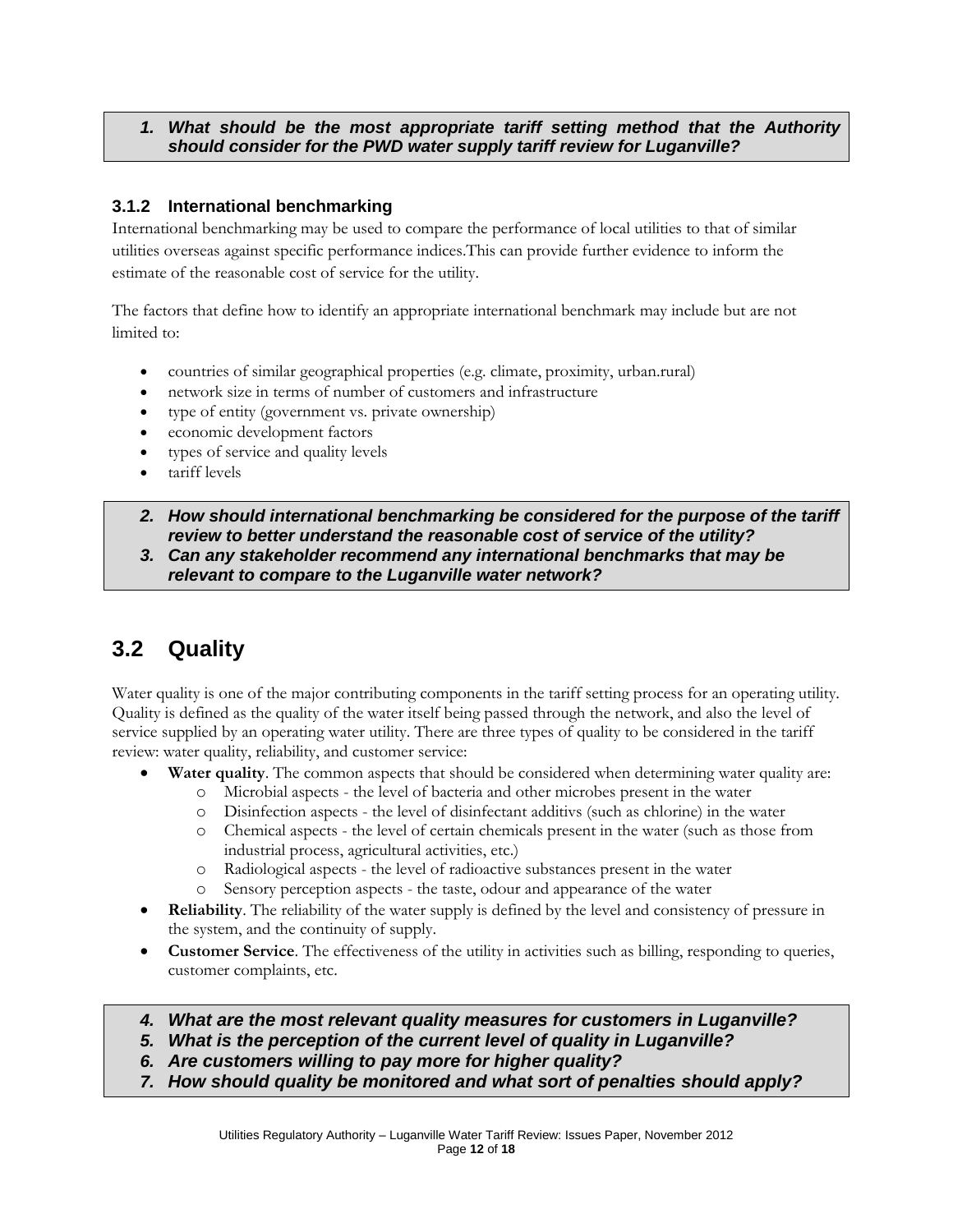### <span id="page-12-0"></span>**3.3 Demand**

A forecast of the amount of water to be delivered to customers is a key component of the tariff calculation. This comprises of the number (and type) of customers and the amount of water consumer per customer. In order to create as accurate a forecast as possible, it is important to understand what factors may impact the number of customers and customer usage in the future.

#### <span id="page-12-1"></span>**3.3.1 Customer needs**

Development activities are taking place in Luganville. Over the years the migration rate of people from the rural areas of Vanuatu into Luganville has increased and is still increasing. As population increases in Luganville, so does the demand for water.

- *8. Are there Government policies in place that will encourage the growth of Luganville?*
- *9. How is the Luganville Municipal council addressing rural-urban migration?*
- *10. Are there communities or areas near the grid that could be connected?*
- *11. What are the different needs of different types of water customers in Luganville?*

#### <span id="page-12-2"></span>**3.3.2 Usage**

Water is one of the world's most essential resources. It is supplied to consumers to meet their daily basic needs for water. The water in Luganville is sourced from a spring, flows into an open well then pumped into storage tanks. The total amount of water used correlates to the demand component in setting a reasonable tariff.

#### *12. Have there been cases of the following in Luganville, and why?*

- o *Rationing (or self-rationing) of water use during periods of water supply shortages?*
- o *Emergency bulk transportation of water?*

#### <span id="page-12-3"></span>**3.3.3 Losses and theft**

A reasonable tariff factors in the total quantity of producing and supplying water to consumers. There is a difference in the quantity of water put into the distribution system and the quantity of water billed to consumers. Water is lost during the distribution process either through leakage, theft and water supplied but not charged for.

*13. What are the current levels of water losses in Luganville?*

*14. Are there any Public Works Department policies to stop water losses through theft and leakage?*

*15. Are there procedures in accounting for water supplied but not charged for?*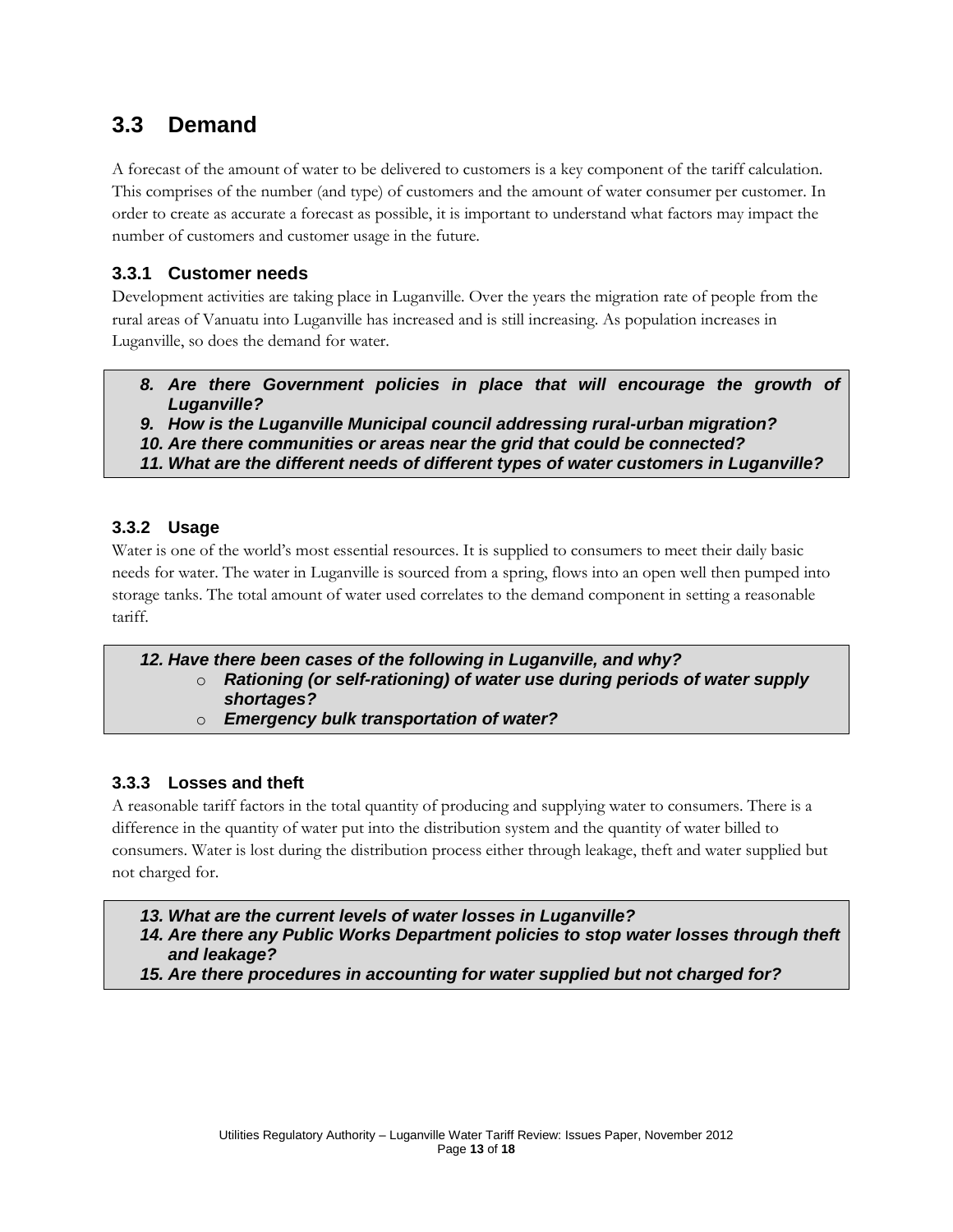### <span id="page-13-0"></span>**3.4 Infrastructure**

Infrastructure includes any building, plant or equipment that is required to extract and supply water to customers. The level of infrastructure required is determined by the desired level of service quality and reliability and the forecast demand. If any improvement in quality is required, the expected plan of investment required should reflect this.

*16. What type of assets and services should be included in the asset base and investment plan? 17. How should the Authority ensure compliance to any investment plan?*

The reasonable cost of the utility includes the reasonable cost of financing any investment in the utility. Standard practice for private operators is to estimate the cost of capital using a capital asset pricing model (CAPM) or similar. In the situation of water supply in Luganville, one significant potential source of funding for infrastructure investment is donations from development partners.

*18. How should investments that are financed through aid (or other similar facilities) be dealt with in the tariff review?*

*19. How should the impact of aid-funded projects be considered in the asset base, investment plan, and forecast operating costs? 20. How does aid affect the cost of capital in the tariff?*

### <span id="page-13-1"></span>**3.5 Operating Costs**

In order to set a reasonable tariff, the review will consider what are the reasonable operating costs for providing water services in Luganville. Subsequent stages of the review will analyse the operations of PWD in Luganville and compare with any available international benchmarks. There are, however, some aspects of operating costs that raise specific issues that must be considered:

#### <span id="page-13-2"></span>**3.5.1 Electricity costs**

Water pumping in Luganville is provided by electric pumps that are supplied by the main power grid in Luganville. Electricity costs represent a significant part of the overall costs of providing water in Luganville. Electricity in Luganville is provided by Vanuatu Utilities and Infrastructure Limited (VUI), a subsidiary of Pernix Group Inc. under a Memorandum of Understanding (MOU) with the Government.

#### *21. Should there be a separate electricity tariff category for the water utility in Luganville?*

#### <span id="page-13-3"></span>**3.5.2 Tariff adjustment formula**

The calculation of a reasonable tariff includes assumptions about the unit prices of various input costs for the utility (e.g. electricity, labour, materials). The price of these costs can fluctuate and are outside of the control of the utility. Currently, the mechanism for setting the water tariff in Luganville does not explicitly take these cost fluctuations into account, and therefore the utility bears the full risk of these cost fluctuations. Other utility tariffs in Vanuatu (e.g. electricity in Port Vila, Tanna and Malekula, electricity in Luganville, and water in Port Vila) include a tariff adjustment formula that allows for the automatic adjustment of the tariff based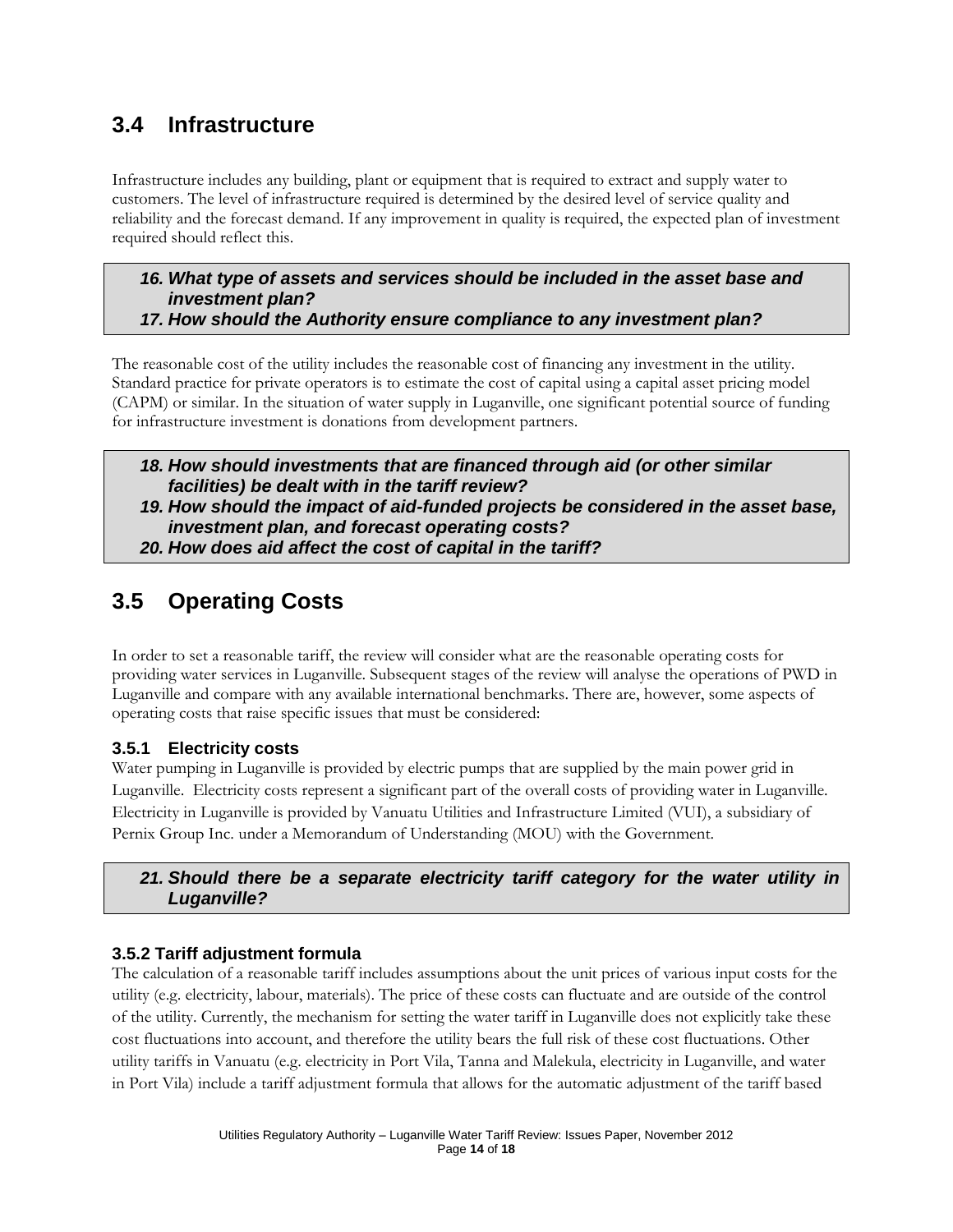on fluctuations of certain input costs. This allows the utility to fully cover its input costs, and passes the risk of these cost fluctuations on to customers.

- *22. Should the water tariff in Luganville include an adjustment formula that automatically adjusts the tariff to pass through some fluctuations in input costs?*
- *23. What cost components should be included in such an adjustment formula?*

#### <span id="page-14-0"></span>**3.5.3 Provisions**

A well-run business includes in its accounts provisions for certain events that may happen in the future. The calculation of a reasonable tariff for water services in Luganville will include an amount for any provisions that are considered reasonable. A provision is an amount put aside to cover a liability that is unpredictable in amount and timing (e.g. natural disasters, bad debts, exceptional circumstances).

#### *24. What kinds of provisions are appropriate for the water operator in Luganville? 25. How should such provisions be managed (e.g. thresholds and recovery mechanism)?*

### <span id="page-14-1"></span>**3.6 Ownership**

#### <span id="page-14-2"></span>**3.6.1 Revenue collection and PWD budgeting**

The PWD is a department of the government. Currently all revenue collected from water bills in Luganville go directly into the public fund. Every year, a budget from the public fund is provided to PWD to provide water services in Luganville. There is currently no link between the revenue collected and the budget set, and therefore the tariff level has no direct impact on the funds available for PWD to operate and maintain the water network in Luganville. The aim of the tariff review is to ensure that the revenue generated from water bills provides adequate revenue for the operation of water services.

- *26. How can the information gathered in the tariff review be used in a budget submission by the PWD?*
- *27. At what point in the Government budgeting process should a new tariff come into effect?*
- *28. Is the Government considering changes to the budgeting process for water services in Luganville?*

#### <span id="page-14-3"></span>**3.6.2 Government vs. Private ownership**

Water services in Luganville are currently provided by the government directly through PWD. It is possible that the government may consider changing this situation at some point in the future. Such a change would have an impact on how this tariff review will be carried out, as the information gathered and published in this review could be useful in any future tendering process.

#### *29. Is the government considering tendering a contract for a private operator to provide water services in Luganville?*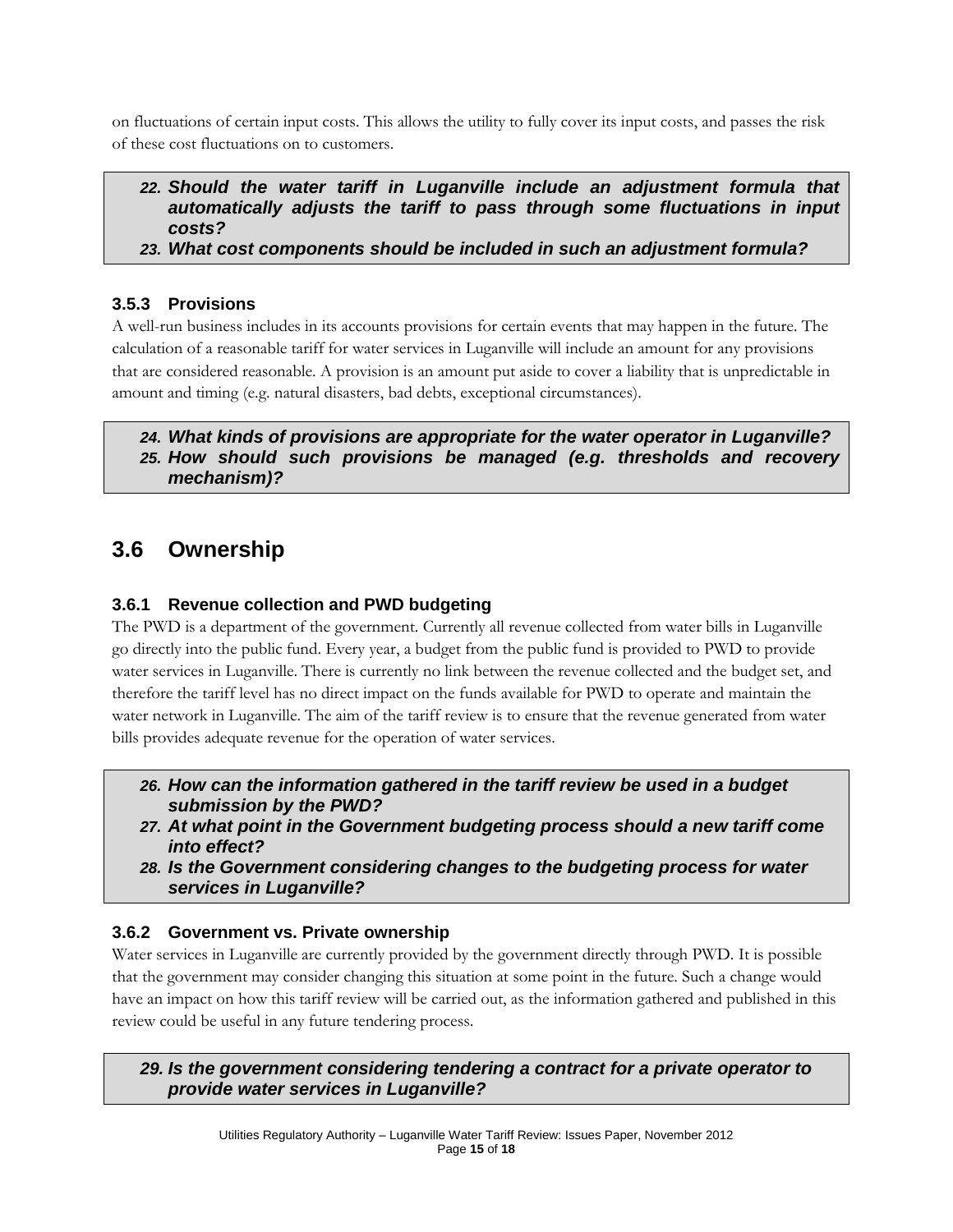# **4. Consultation Process**

In order to actively gather the views of stakeholders, the Authority will conduct an extensive consultation process. This is in line with the Authority's Charter of Consultation and Regulatory Practice, and will include the following activities:

| Approximate<br>date           | Activity                               | <b>Description</b>                                                                                                                                                                        | Target stakeholder<br>group                                                                    |
|-------------------------------|----------------------------------------|-------------------------------------------------------------------------------------------------------------------------------------------------------------------------------------------|------------------------------------------------------------------------------------------------|
| $14 - 16$<br>November<br>2012 | Government<br>briefing (Port<br>Vila)  | Meeting in Port Vila with the Public<br>Works Department and other relevant<br>Government departments to provide<br>any required explanation of this paper<br>and to receive submissions. | Public Works<br>Department and other<br>interested Government<br>departments in Port<br>Vila.  |
| $21 - 23$<br>November<br>2012 | Government<br>briefing<br>(Luganville) | Meeting in Luganville with the Public<br>Works Department and other relevant<br>Government departments to provide a<br>required explanation of this paper and<br>to receive submissions.  | Public Works<br>Department and other<br>interested Government<br>departments in<br>Luganville. |
| $21 - 23$<br>November<br>2012 | Community<br>forums<br>(Luganville)    | Series of half-day public forums to<br>explain this paper, answer questions<br>and receive any submissions.                                                                               | Public, commercial and<br>industrial water<br>customers in Luganville                          |
| $21 - 23$<br>November<br>2012 | Public survey                          | A short structured questionnaire will<br>be provided during community forums<br>and also by direct surveying of a<br>sample of water customers across<br>Luganville                       | Domestic and<br>commercial water<br>customers                                                  |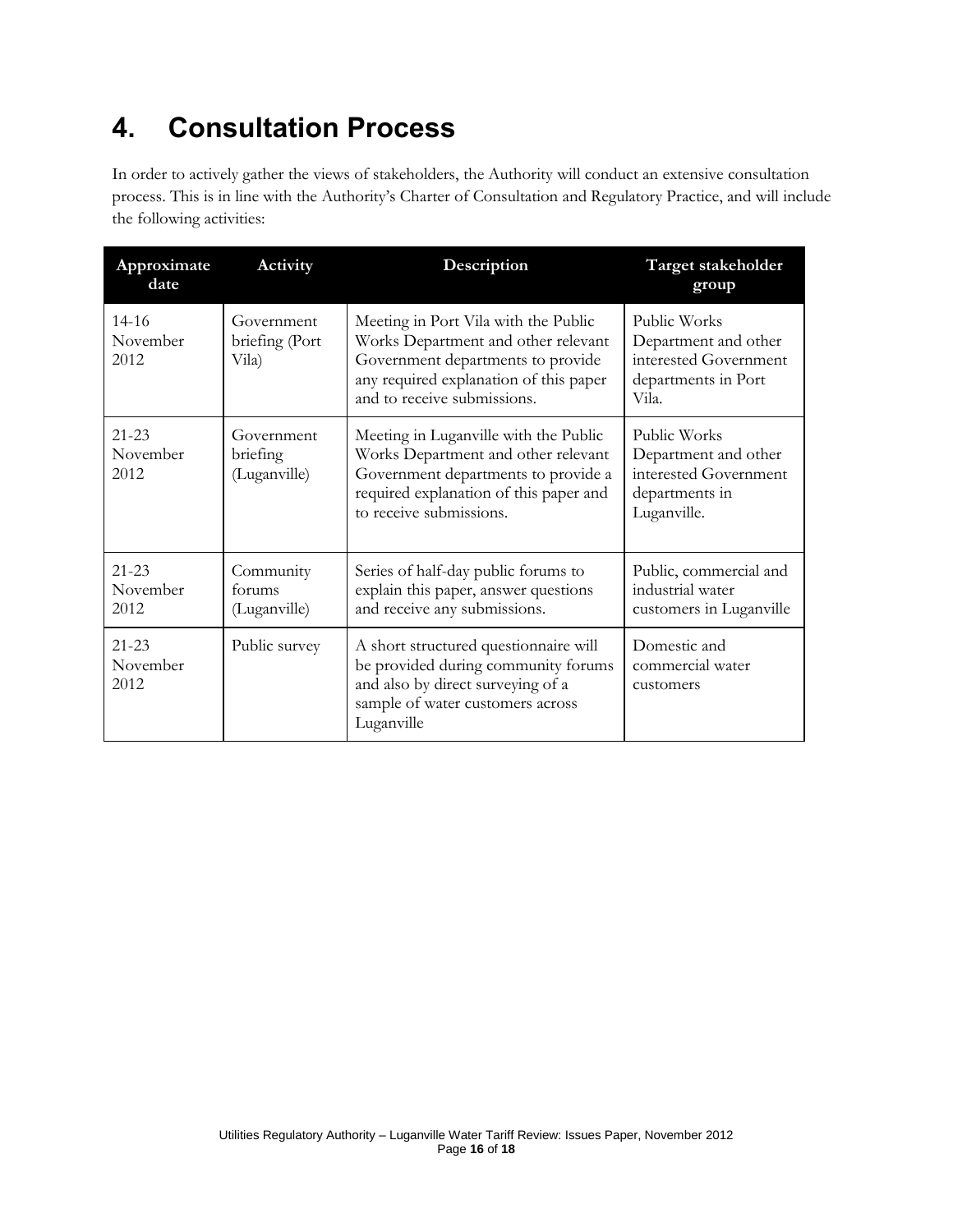----------------------------------------------- Page left intentionally blank -----------------------------------------------------